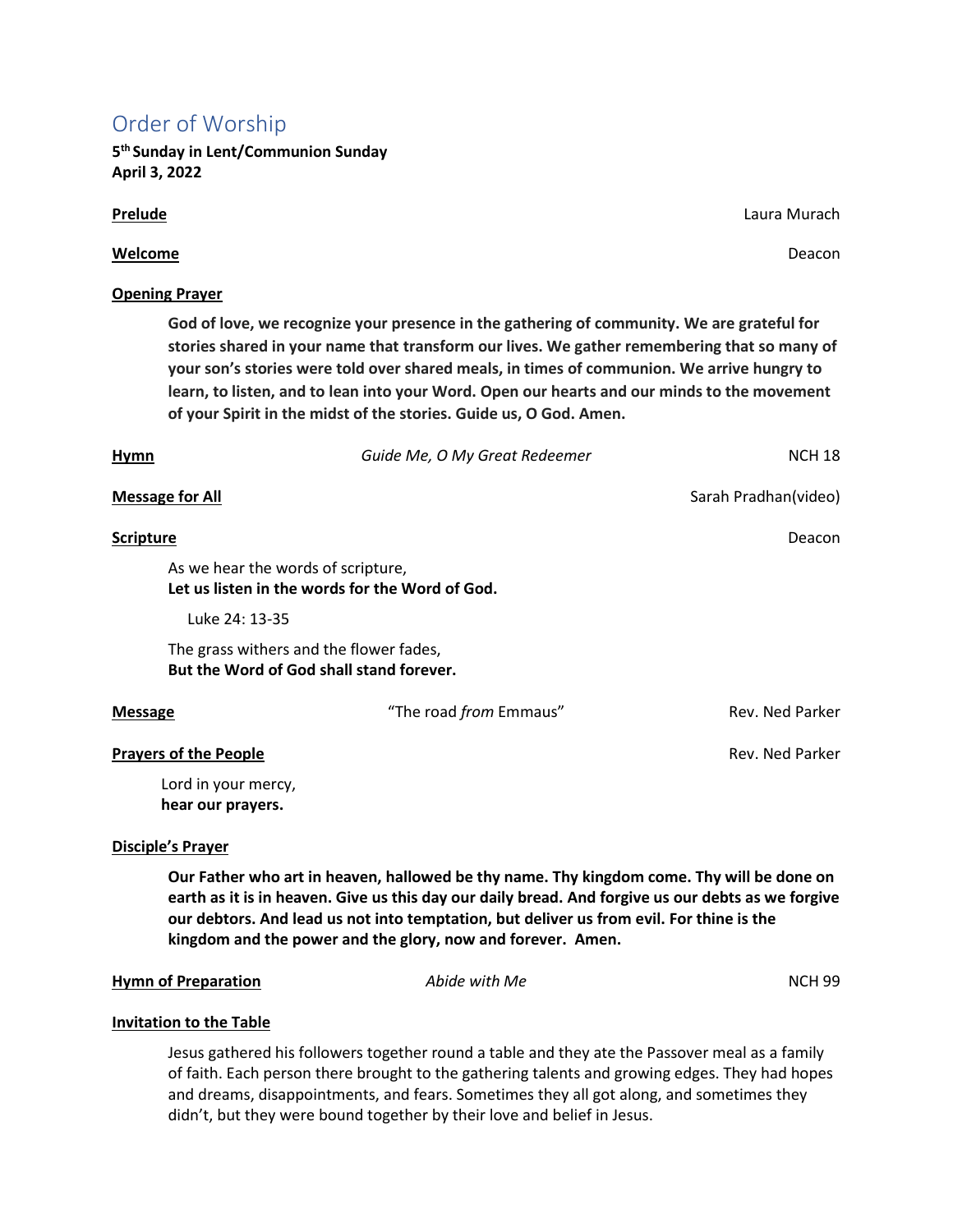Today we are the family Jesus has gathered together for this meal. We are the people who bring all that we are, and all that we hope to be, to the table. We are brothers and sisters by faith, the Body of Christ, children of God. We have all received Jesus' invitation to share the bread and cup so Come! Eat! and know that you have found a common home and family in Jesus Christ.

### **The Great Thanksgiving**

In the beginning, God took a blank canvas and painted our world. Light filled the universe; colors streamed out: the blues of the sky and water, the greens of the trees and grass, the yellow of the sun, and reds, purples, oranges, and every color in-between of the flowers. People whose skin reflected every hue filled the earth, our beautiful, amazing, wondrous God-given home.

We now had responsibility for the future of our planet and everything that inhabited it, including each other. God's hope for this future was for us to make a heaven on earth: a place of harmony and peace, equity and compassion, tolerance and positive regard, a home that was safe for all its creatures.

Despite God's best efforts through men and women, prophets and kings, however, human failings made necessary God's most heart-felt intervention: Jesus Christ was born, God's own Son, sent to resurrect the original vision of God's peaceable Kingdom.

And so with your people on earth and all the company of heaven we praise your name and join their unending hymn:

**Holy, holy, holy Lord, God of power and might, heaven and earth are full of your glory. Hosanna in the highest. Blessed is he who comes in the name of the Lord. Hosanna in the highest.**

**Words of Institution**

**Prayer of Consecration**

**Sharing the Elements**